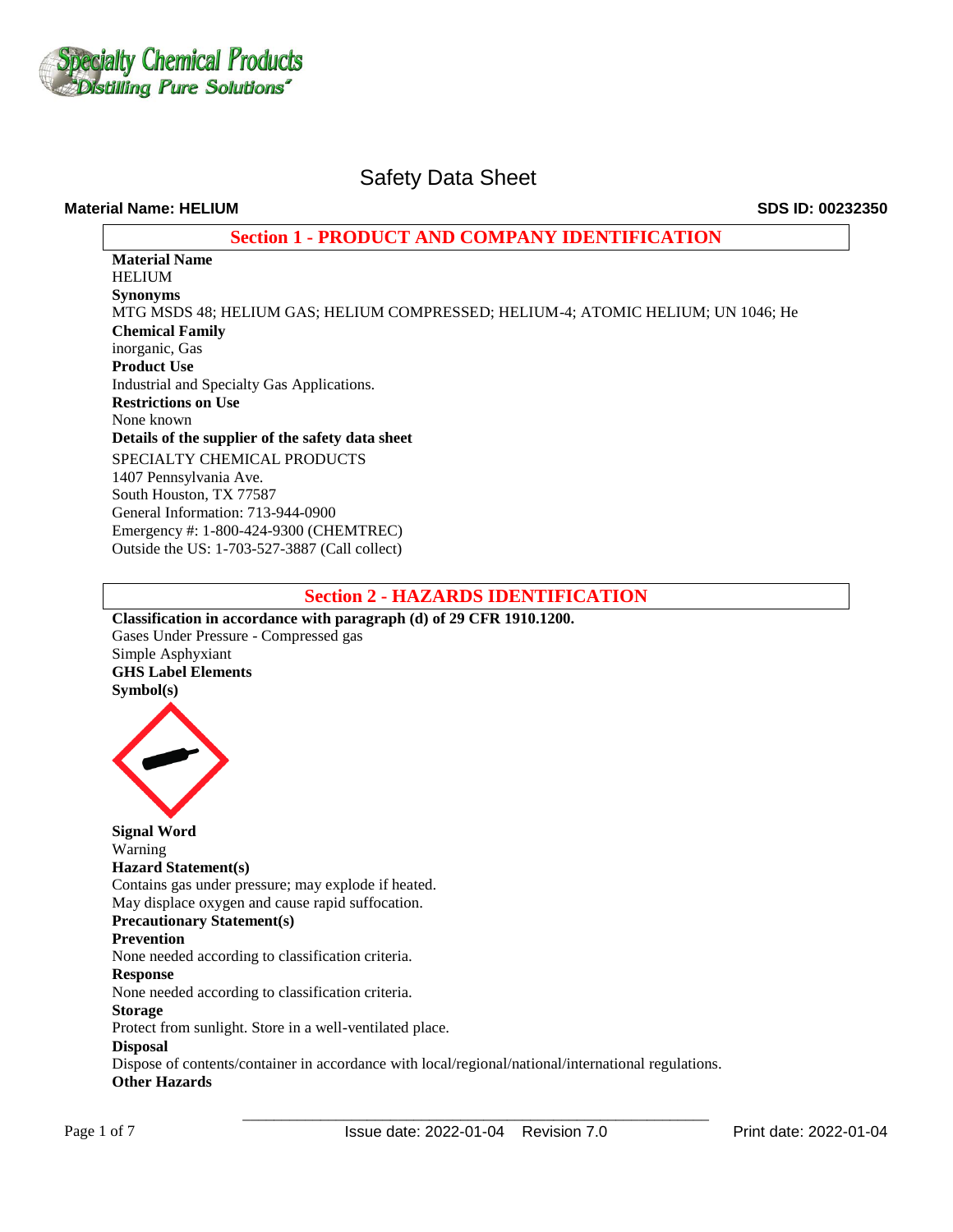

#### **Material Name: HELIUM SDS ID: 00232350**

Rapid release of compressed gas may cause frostbite.

| <b>Section 3 - COMPOSITION / INFORMATION ON INGREDIENTS</b> |                                       |     |  |  |  |  |
|-------------------------------------------------------------|---------------------------------------|-----|--|--|--|--|
| <b>CAS</b><br><b>Component Name</b><br><b>Percent</b>       |                                       |     |  |  |  |  |
| 7440-59-7                                                   | Helium                                | 100 |  |  |  |  |
|                                                             | <b>Section 4 - FIRST AID MEASURES</b> |     |  |  |  |  |

#### **Inhalation**

If adverse effects occur, remove to uncontaminated area. Give artificial respiration if not breathing. If breathing is difficult, oxygen should be administered by qualified personnel. Get immediate medical attention.

### **Skin**

Wash exposed skin with soap and water. **Eyes** Flush eyes with plenty of water. **Ingestion** If a large amount is swallowed, get medical attention. **Most Important Symptoms/Effects Acute**  frostbite, suffocation **Delayed**  No information on significant adverse effects. **Note to Physicians**  For inhalation, consider oxygen.

# **Section 5 - FIRE FIGHTING MEASURES**

# **Extinguishing Media**

### **Suitable Extinguishing Media**

carbon dioxide, regular dry chemical, Large fires: Use regular foam or flood with fine water spray.

#### **Unsuitable Extinguishing Media**

None known.

#### **Special Hazards Arising from the Chemical**

Negligible fire hazard. Containers may rupture or explode if exposed to heat.

#### **Fire Fighting Measures**

Move container from fire area if it can be done without risk. Cool containers with water spray until well after the fire is out. Stay away from the ends of tanks. Withdraw immediately in case of rising sound from venting safety device or any discoloration of tanks due to fire. For tank, rail car or tank truck, evacuation radius: 800 meters (1/2 mile).

#### **Special Protective Equipment and Precautions for Firefighters**

Wear personal protective clothing and equipment such as self-contained breathing apparatus (SCBA) for protection against possible exposure.

# **Section 6 - ACCIDENTAL RELEASE MEASURES**

### **Personal Precautions, Protective Equipment and Emergency Procedures**

Stop leak if possible without personal risk. Keep unnecessary people away, isolate hazard area and deny entry. Stay upwind and keep out of low areas.

### **Methods and Materials for Containment and Cleaning Up**

Stop leak if possible without personal risk. Reduce vapors with water spray. Keep unnecessary people away, isolate hazard area and deny entry. Dike for later disposal. Stay upwind and keep out of low areas. Ventilate closed spaces before entering.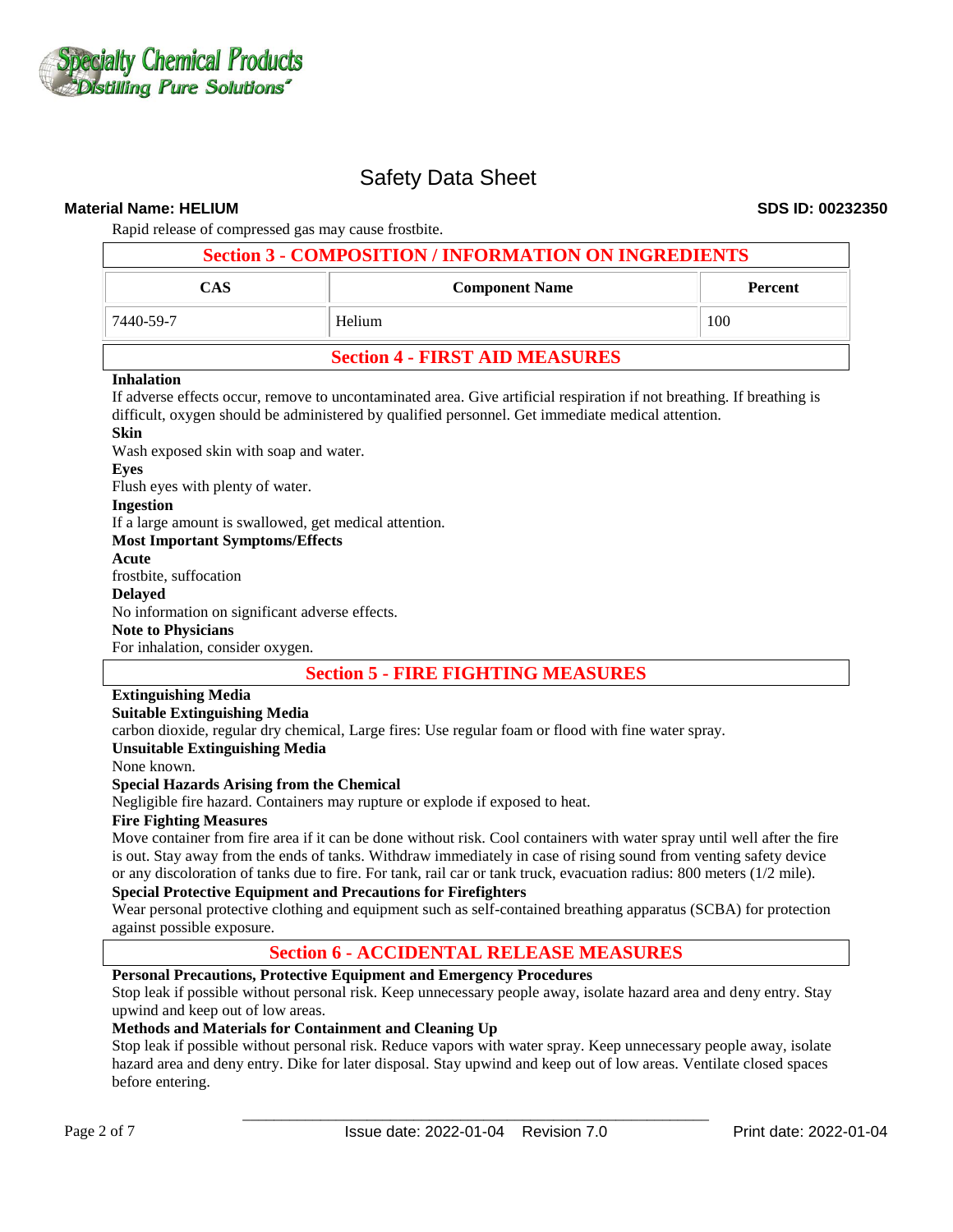

### **Material Name: HELIUM SDS ID: 00232350**

# **Environmental Precautions**

Avoid release to the environment.

# **Section 7 - HANDLING AND STORAGE**

#### **Precautions for Safe Handling**

Subject to handling regulations: U.S. OSHA 29 CFR 1910.119. Protect from physical damage. Damaged cylinders should be handled only by specialists.

#### **Conditions for Safe Storage, Including any Incompatibilities**

Protect from sunlight. Store in a well-ventilated place.

Store and handle in accordance with all current regulations and standards. Subject to storage regulations: U.S.

OSHA 29 CFR 1910.101. Keep separated from incompatible substances.

### **Incompatible Materials**

No data available.

# **Section 8 - EXPOSURE CONTROLS / PERSONAL PROTECTION**

#### **Component Exposure Limits**

| Helium 7440-59-7 |  |  |  |  |  |  |
|------------------|--|--|--|--|--|--|
|                  |  |  |  |  |  |  |

ACGIH: (See Appendix F: Minimal Oxygen Content)

# **ACGIH - Threshold Limit Values - Biological Exposure Indices (BEI)**

There are no biological limit values for any of this product's components.

#### **Engineering Controls**

Provide local exhaust ventilation system. Ensure compliance with applicable exposure limits.

**Individual Protection Measures, such as Personal Protective Equipment** 

#### **Eye/face protection**

Eye protection not required, but recommended.

#### **Skin Protection**

Protective clothing is not required.

#### **Respiratory Protection**

Under conditions of frequent use or heavy exposure, respiratory protection may be needed. Respiratory protection is ranked in order from minimum to maximum. Consider warning properties before use. Any supplied-air respirator with a full facepiece that is operated in a pressure-demand or other positive-pressure mode in combination with an auxiliary self-contained breathing apparatus operated in pressure-demand or other positive-pressure mode. Any selfcontained breathing apparatus that has a full facepiece and is operated in a pressure-demand or other positivepressure mode.

#### **Glove Recommendations**

Protective gloves are not required.

| <b>Section 9 - PHYSICAL AND CHEMICAL PROPERTIES</b> |                                            |                      |                   |  |  |  |  |
|-----------------------------------------------------|--------------------------------------------|----------------------|-------------------|--|--|--|--|
| Appearance                                          | <b>Physical State</b><br>Not available     |                      |                   |  |  |  |  |
| Odor                                                | odorless                                   | <b>Color</b>         | colorless         |  |  |  |  |
| <b>Odor Threshold</b>                               | Not available                              | pH                   | Not available     |  |  |  |  |
| <b>Melting Point</b>                                | $-272$ °C at 26 Atm (-458)<br>$\mathrm{P}$ | <b>Boiling Point</b> | -269 °C (-452 °F) |  |  |  |  |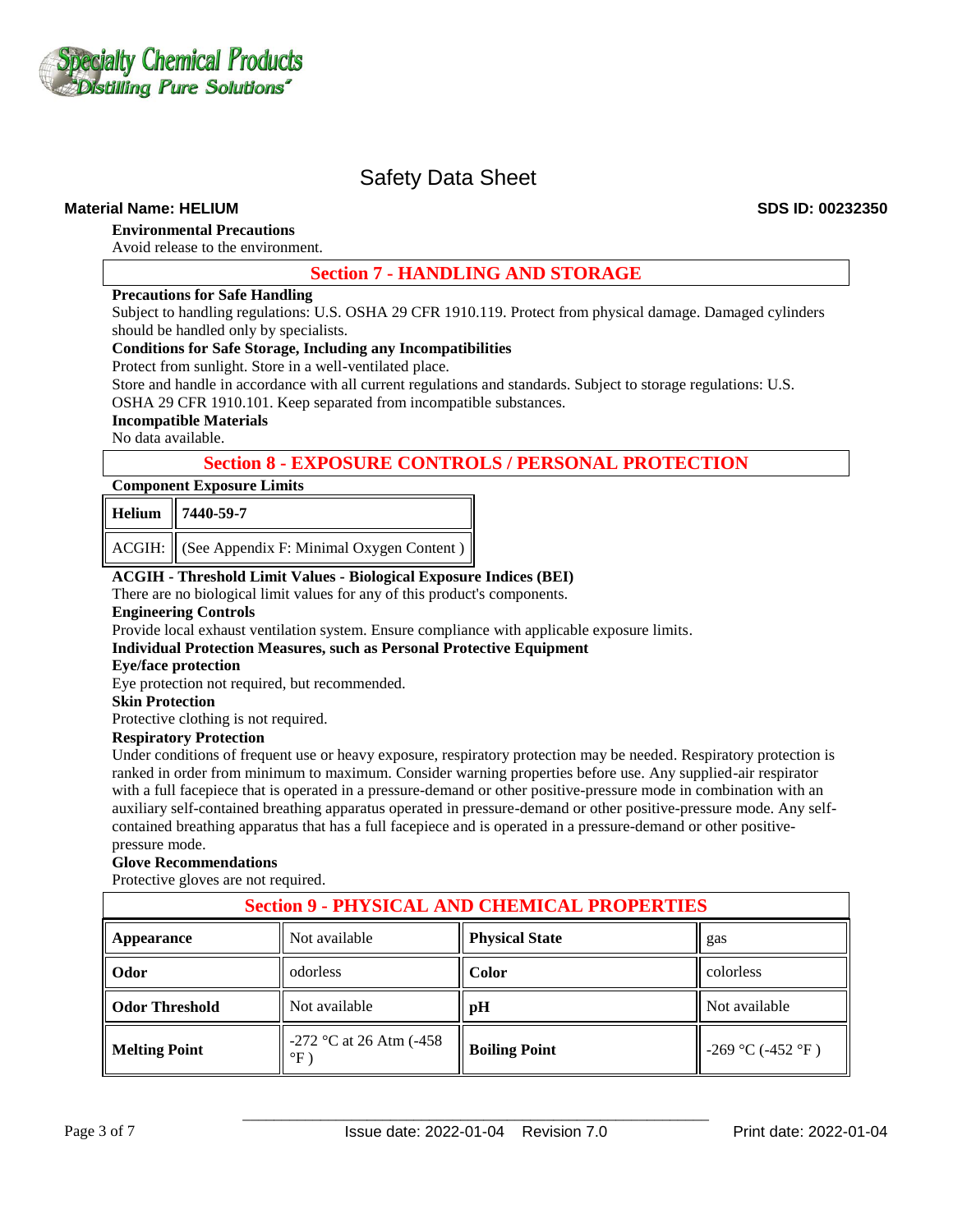

### **Material Name: HELIUM SDS ID: 00232350**

| <b>Boiling Point Range</b>                | Not available     | <b>Freezing point</b>                      | Not available                       |  |
|-------------------------------------------|-------------------|--------------------------------------------|-------------------------------------|--|
| <b>Evaporation Rate</b>                   | Not available     | <b>Flammability (solid, gas)</b>           | Not available                       |  |
| <b>Autoignition</b><br><b>Temperature</b> | Not available     | <b>Flash Point</b>                         | Not available                       |  |
| <b>Lower Explosive Limit</b>              | Not available     | <b>Decomposition temperature</b>           | Not available                       |  |
| <b>Upper Explosive Limit</b>              | Not available     | <b>Vapor Pressure</b>                      | 1719 mmHg @ -268<br>$\rm ^{\circ}C$ |  |
| Vapor Density (air=1)                     | 0.138             | <b>Specific Gravity (water=1)</b>          | Not available                       |  |
| <b>Water Solubility</b>                   | $0.94\%$ (@ 0 °C) | Partition coefficient: n-<br>octanol/water | Not available                       |  |
| <b>Viscosity</b>                          | 0.02012 ср        | <b>Kinematic viscosity</b>                 | Not available                       |  |
| <b>Solubility (Other)</b>                 | Not available     | <b>Density</b>                             | 0.1785 g/L at $0 °C$                |  |
| <b>Physical Form</b>                      | Compressed gas    | <b>Taste</b>                               | tasteless                           |  |
| <b>Molecular Formula</b>                  | He                | <b>Molecular Weight</b>                    | 4.0026                              |  |

**Solvent Solubility Insoluble** alcohol

# **Section 10 - STABILITY AND REACTIVITY**

**Reactivity**  No reactivity hazard is expected. **Chemical Stability** Stable at normal temperatures and pressure. **Possibility of Hazardous Reactions** Will not polymerize. **Conditions to Avoid** Protect from physical damage and heat. Containers may rupture or explode if exposed to heat. **Incompatible Materials** No data available. **Hazardous decomposition products**  miscellaneous decomposition products

# **Section 11 - TOXICOLOGICAL INFORMATION**

#### **Information on Likely Routes of Exposure Inhalation**

nausea, vomiting, difficulty breathing, irregular heartbeat, headache, fatigue, dizziness, Disorientation, emotional disturbances, tingling sensation, loss of coordination, suffocation, convulsions, Unconsciousness, coma **Skin Contact** 

frostbite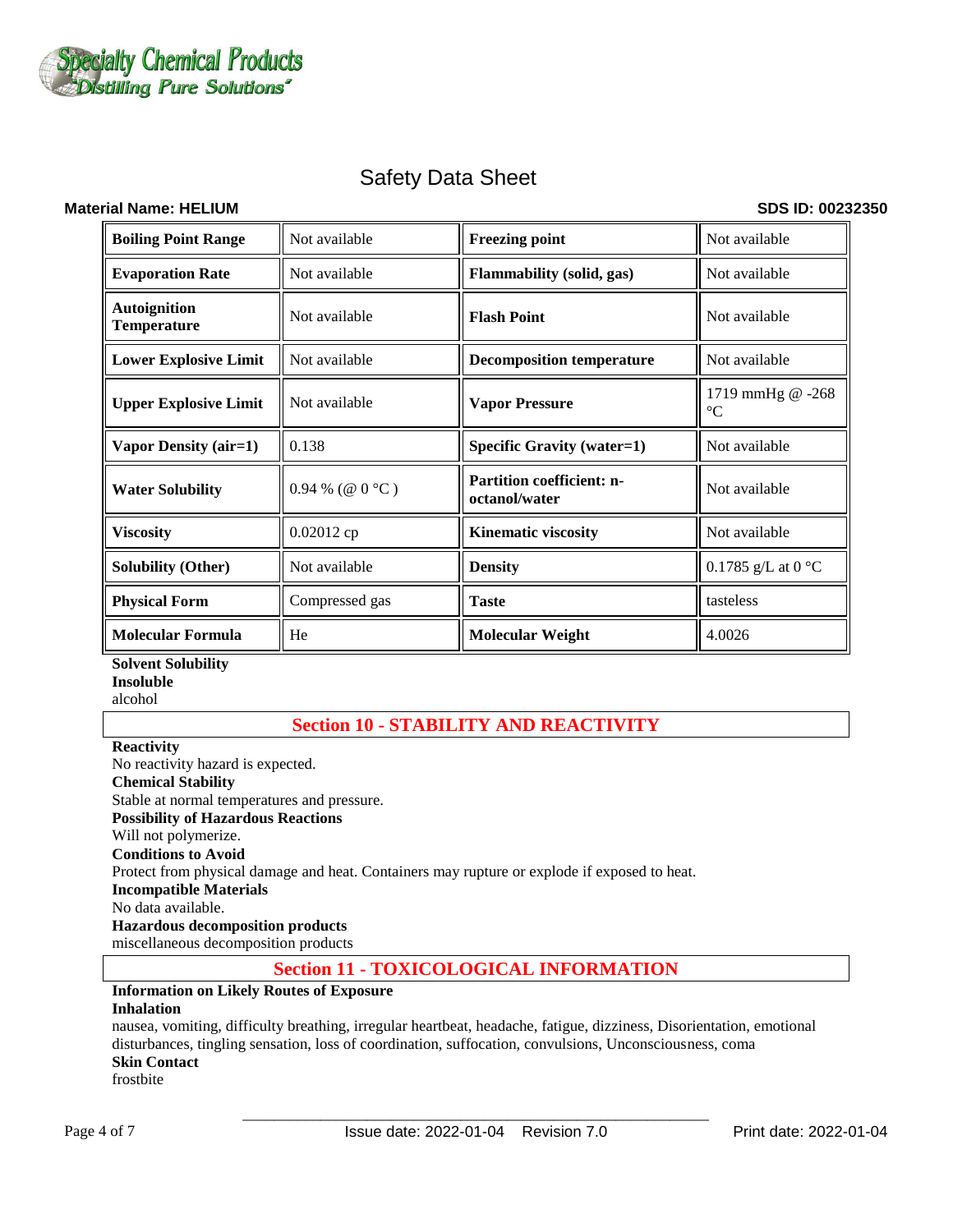

**Material Name: HELIUM SDS ID: 00232350**

**Eye Contact**  frostbite, blurred vision **Ingestion**  ingestion of a gas is unlikely **Acute and Chronic Toxicity Component Analysis - LD50/LC50**  The components of this material have been reviewed in various sources and no selected endpoints have been identified. **Product Toxicity Data Acute Toxicity Estimate**  No data available. **Immediate Effects**  frostbite, suffocation **Delayed Effects**  No information on significant adverse effects. **Irritation/Corrosivity Data**  No data available. **Respiratory Sensitization**  No data available. **Dermal Sensitization**  No data available. **Component Carcinogenicity**  None of this product's components are listed by ACGIH, IARC, NTP, DFG or OSHA. **Germ Cell Mutagenicity**  No data available. **Tumorigenic Data**  No data available **Reproductive Toxicity**  No data available. **Specific Target Organ Toxicity - Single Exposure**  No target organs identified. **Specific Target Organ Toxicity - Repeated Exposure**  No target organs identified. **Aspiration hazard**  No data available. **Medical Conditions Aggravated by Exposure** No data available.

# **Section 12 - ECOLOGICAL INFORMATION**

**Component Analysis - Aquatic Toxicity** No LOLI ecotoxicity data are available for this product's components. **Persistence and Degradability**  No data available for this product. **Bioaccumulative Potential**  No data available for this product. **Mobility**  No data available for this product. **Bioconcentration**  No data available for this product.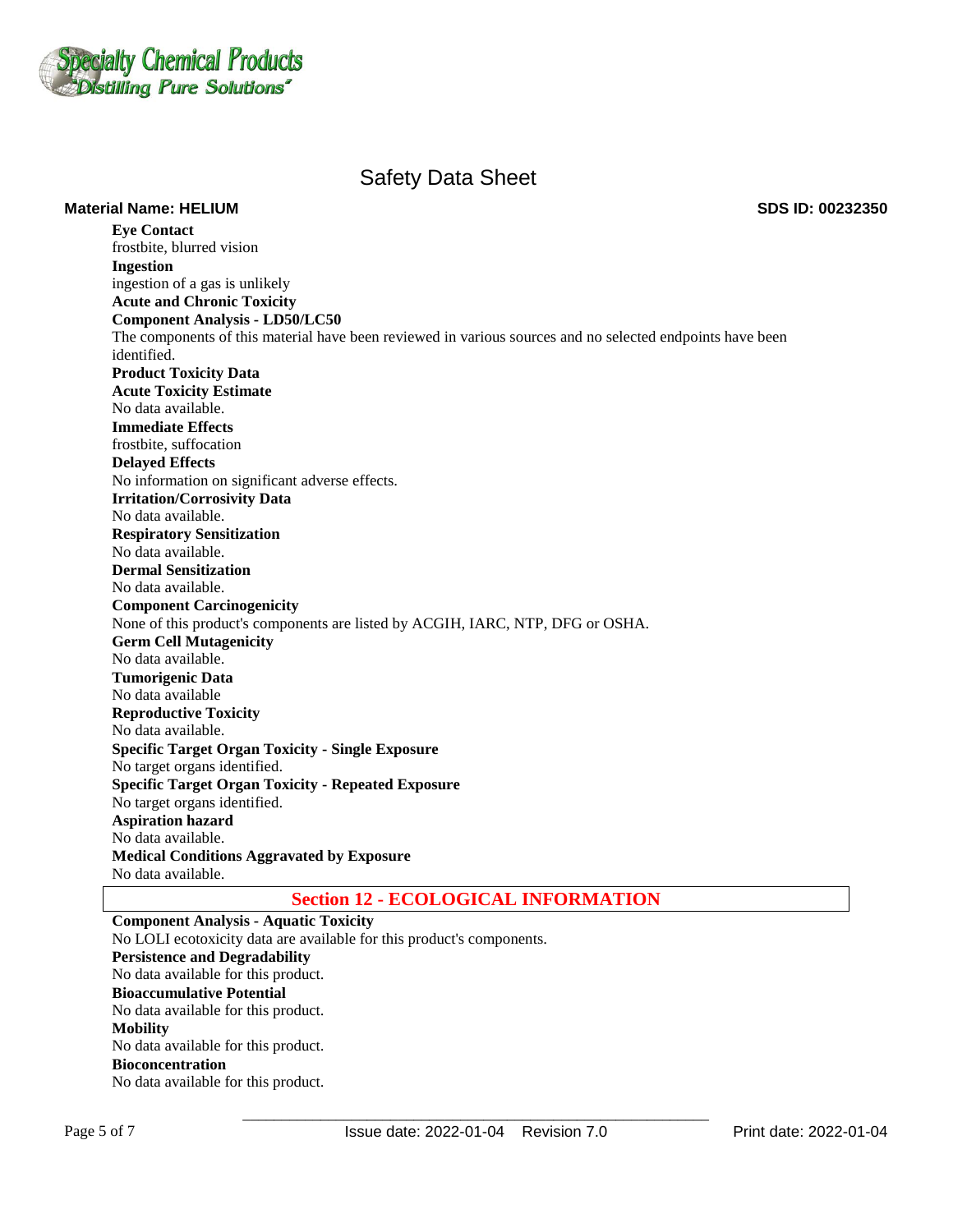

### **Material Name: HELIUM SDS ID: 00232350**

# **Section 13 - DISPOSAL CONSIDERATIONS**

**Disposal Methods**

Dispose in accordance with all applicable regulations.

**Component Waste Numbers** 

The U.S. EPA has not published waste numbers for this product's components.

# **Section 14 - TRANSPORT INFORMATION**

**US DOT Information: Shipping Name:** HELIUM, COMPRESSED **Hazard Class:** 2.2 **UN/NA #:** UN1046 **Required Label(s):** 2.2

#### **TDG Information:**

**Shipping Name:** HELIUM, COMPRESSED **Hazard Class:** 2.2 **UN#:** UN1046 **Required Label(s):** 2.2 **International Bulk Chemical Code** 

This material does not contain any chemicals required by the IBC Code to be identified as dangerous chemicals in bulk.

**Section 15 - REGULATORY INFORMATION**

### **U.S. Federal Regulations**

None of this product's components are listed under SARA Sections 302/304 (40 CFR 355 Appendix A), SARA Section 313 (40 CFR 372.65), CERCLA (40 CFR 302.4), TSCA 12(b), or require an OSHA process safety plan. **SARA Section 311/312 (40 CFR 370 Subparts B and C) reporting categories** 

Gas Under Pressure; Simple Asphyxiant

### **U.S. State Regulations**

The following components appear on one or more of the following state hazardous substances lists:

| Component   CAS |                                                                                                                  |  | $\ $ CA $\ $ MA $\ $ MN $\ $ NJ $\ $ PA |  |
|-----------------|------------------------------------------------------------------------------------------------------------------|--|-----------------------------------------|--|
| Helium          | $\parallel$ 7440-59-7 $\parallel$ No $\parallel$ Yes $\parallel$ Yes $\parallel$ Yes $\parallel$ Yes $\parallel$ |  |                                         |  |

### **California Safe Drinking Water and Toxic Enforcement Act (Proposition 65)**

Not listed under California Proposition 65.

**Component Analysis - Inventory** 

**Helium (7440-59-7)**

|                                        |  |  |                |            | US $\parallel$ CA $\parallel$ AU $\parallel$ CN $\parallel$ EU $\parallel$ JP - ENCS $\parallel$ JP - ISHL $\parallel$ KR KECI - Annex 1 $\parallel$ KR KECI - Annex 2 $\parallel$ |
|----------------------------------------|--|--|----------------|------------|------------------------------------------------------------------------------------------------------------------------------------------------------------------------------------|
| Yes    DSL    Yes    Yes    EIN    Yes |  |  | N <sub>0</sub> | <b>Yes</b> | No                                                                                                                                                                                 |

| KR - REACH CCA $\parallel$ MX $\parallel$ NZ $\parallel$ PH $\parallel$ TH-TECI $\parallel$ TW, CN $\parallel$ VN (Draft) $\parallel$ |                                                                 |  |            |     |
|---------------------------------------------------------------------------------------------------------------------------------------|-----------------------------------------------------------------|--|------------|-----|
| No                                                                                                                                    | $\parallel$ Yes $\parallel$ Yes $\parallel$ Yes $\parallel$ Yes |  | <b>Yes</b> | Yes |